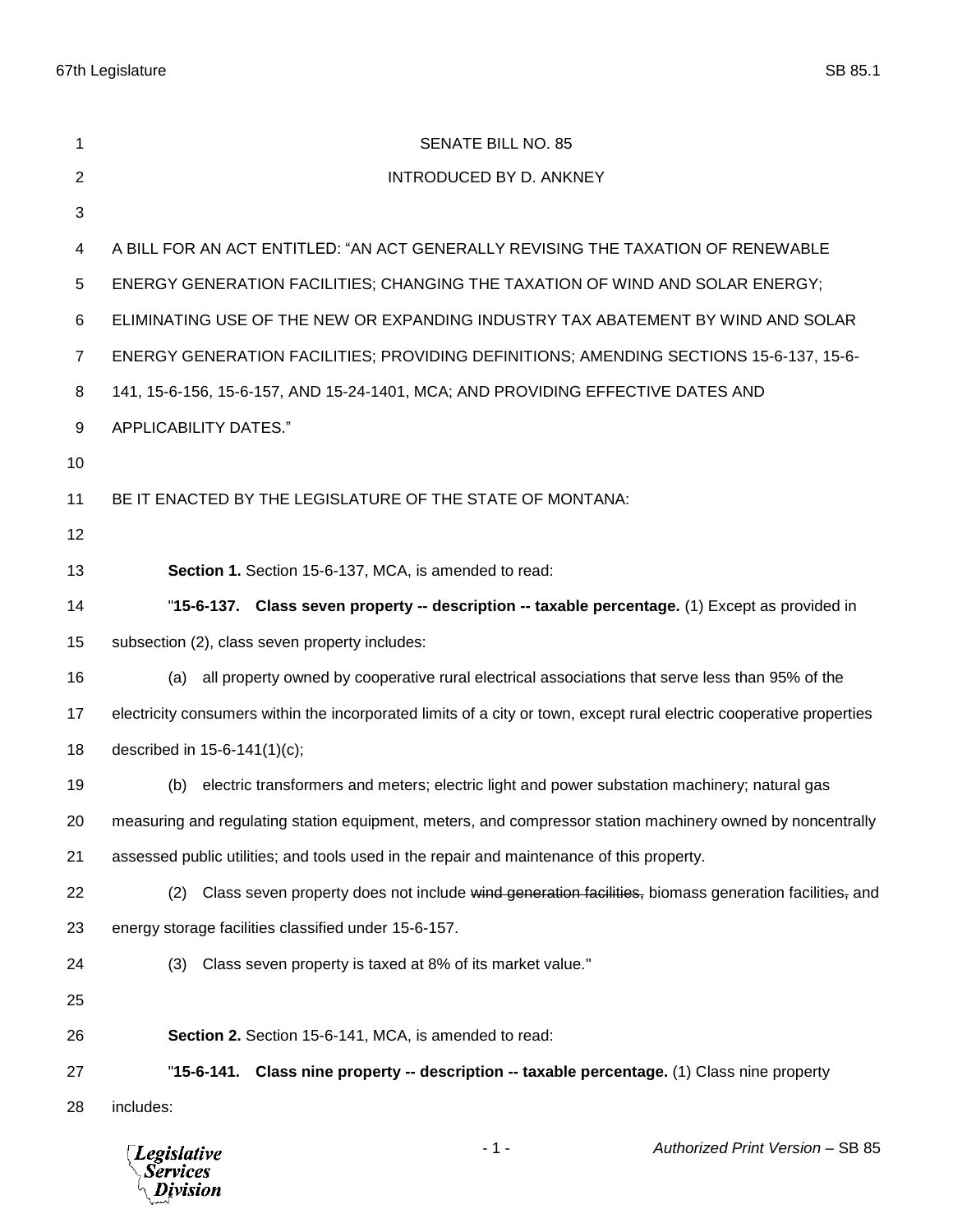(a) centrally assessed allocations of an electric power company or centrally assessed allocations of an electric power company that owns or operates transmission or distribution facilities or both;

- (b) if congress passes legislation that allows the state to tax property owned by an agency created by congress to transmit or distribute electrical energy, allocations of properties constructed, owned, or operated by a public agency created by congress to transmit or distribute electrical energy produced at privately owned generating facilities, not including rural electric cooperatives;
- 7 (c) rural electric cooperatives' property, except wind generation facilities, biomass generation facilities, and energy storage facilities classified under 15-6-157 and property used for headquarters, office, shop, or other similar facilities, used for the sole purpose of serving customers representing less than 95% of the electric consumers located within the incorporated limits of a city or town of more than 3,500 persons in which a centrally assessed electric power company also owns property or serving an incorporated municipality with a population that is greater than 3,500 persons formerly served by a public utility that after January 1, 1998,

received service from the facilities of an electric cooperative;

- (d) allocations for centrally assessed natural gas distribution utilities, rate-regulated natural gas transmission or oil transmission pipelines regulated by either the public service commission or the federal energy regulatory commission, a common carrier pipeline as defined in 69-13-101, a pipeline carrier as defined in 49 U.S.C. 15102(2), or the gas gathering facilities specified in 15-6-138(5); and
- (e) centrally assessed companies' allocations except:
- (i) electrical generation facilities classified under 15-6-156;
- (ii) all property classified under 15-6-157;
- (iii) all property classified under 15-6-158 and 15-6-159;
- (iv) property owned by cooperative rural electric and cooperative rural telephone associations and classified under 15-6-135;
- (v) property owned by organizations providing telephone communications to rural areas and classified under 15-6-135;
- (vi) railroad transportation property included in 15-6-145;
- (vii) airline transportation property included in 15-6-145; and
- (viii) telecommunications property included in 15-6-156.

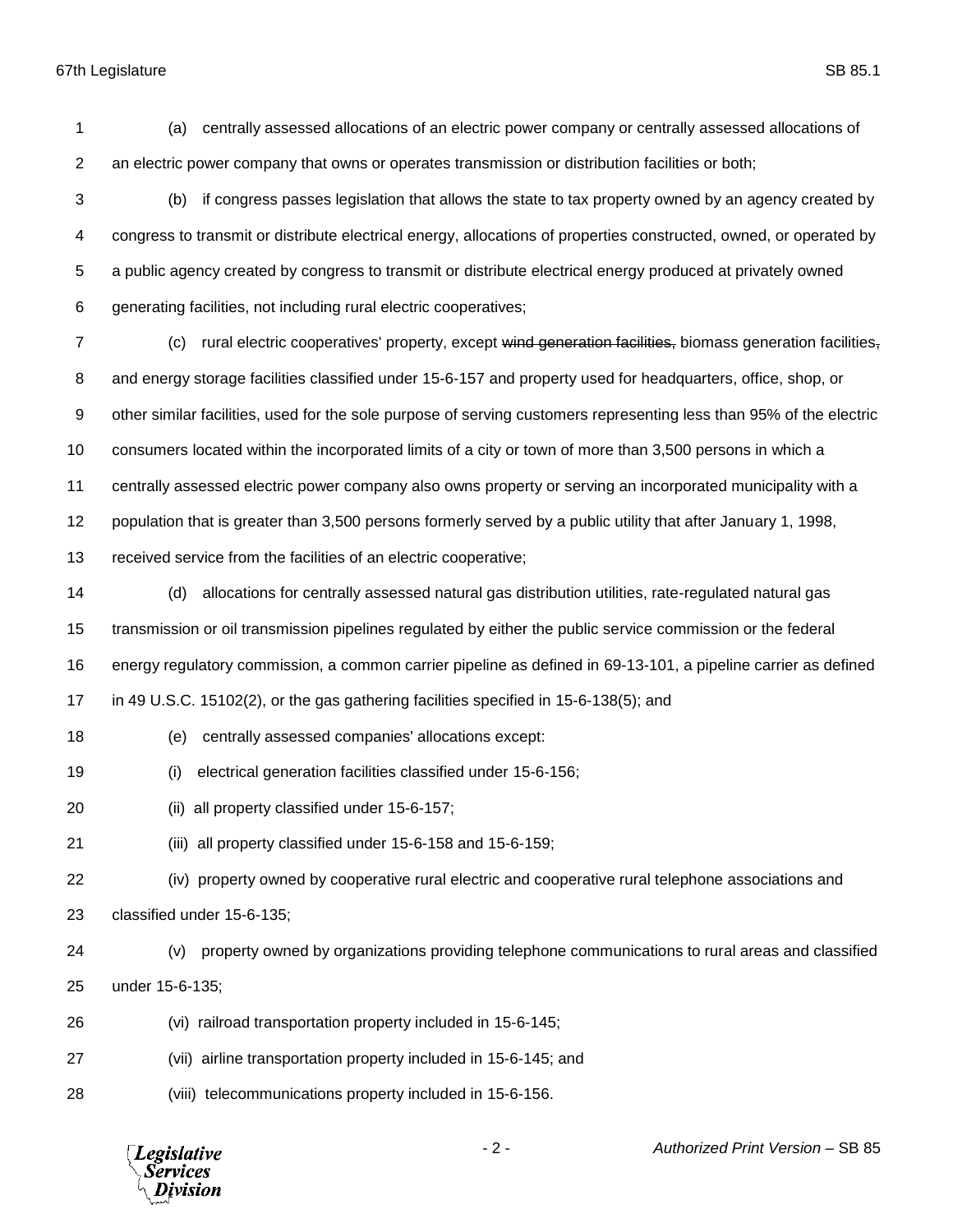| 1              | (2)       | Class nine property is taxed at 12% of market value."                                                         |
|----------------|-----------|---------------------------------------------------------------------------------------------------------------|
| $\overline{2}$ |           |                                                                                                               |
| 3              |           | Section 3. Section 15-6-156, MCA, is amended to read:                                                         |
| 4              |           | "15-6-156. Class thirteen property -- description -- taxable percentage. (1) Except as provided in            |
| 5              |           | subsections (2)(a) through (2)(h), class thirteen property includes:                                          |
| 6              | (a)       | electrical generation facilities, except wind generation facilities, biomass generation facilities, and       |
| $\overline{7}$ |           | energy storage facilities classified under 15-6-157, of a centrally assessed electric power company;          |
| 8              | (b)       | electrical generation facilities, except wind generation facilities, biomass generation facilities, and       |
| 9              |           | energy storage facilities classified under 15-6-157, owned or operated by an exempt wholesale generator or an |
| 10             |           | entity certified as an exempt wholesale generator pursuant to 42 U.S.C. 16451;                                |
| 11             | (c)       | noncentrally assessed electrical generation facilities, except wind generation facilities, biomass            |
| 12             |           | generation facilities, and energy storage facilities classified under 15-6-157, owned or operated by any      |
| 13             |           | electrical energy producer;                                                                                   |
| 14             | (d)       | allocations of centrally assessed telecommunications services companies; and                                  |
| 15             | (e)       | dedicated communications infrastructure described in 15-6-162(5) for which construction                       |
| 16             |           | commenced after June 30, 2027, or for which the 15-year period provided for in 15-6-162(5)(c) has expired.    |
| 17             | (2)       | Class thirteen property does not include:                                                                     |
| 18             | (a)       | property owned by cooperative rural electric cooperative associations classified under 15-6-135;              |
| 19             | (b)       | property owned by cooperative rural electric cooperative associations classified under 15-6-137 or            |
| 20             | 15-6-157; |                                                                                                               |
| 21             | (c)       | allocations of electric power company property under 15-6-141;                                                |
| 22             | (d)       | electrical generation facilities included in another class of property;                                       |
| 23             | (e)       | property owned by cooperative rural telephone associations and classified under 15-6-135;                     |
| 24             | (f)       | property owned by organizations providing telecommunications services and classified under 15-6-              |
| 25             | 135;      |                                                                                                               |
| 26             | (g)       | generation facilities that are exempt under 15-6-225; and                                                     |
| 27             | (h)       | qualified data centers classified under 15-6-162.                                                             |
| 28             | (3)       | (a) For the purposes of this section, "electrical generation facilities" means any combination of a           |

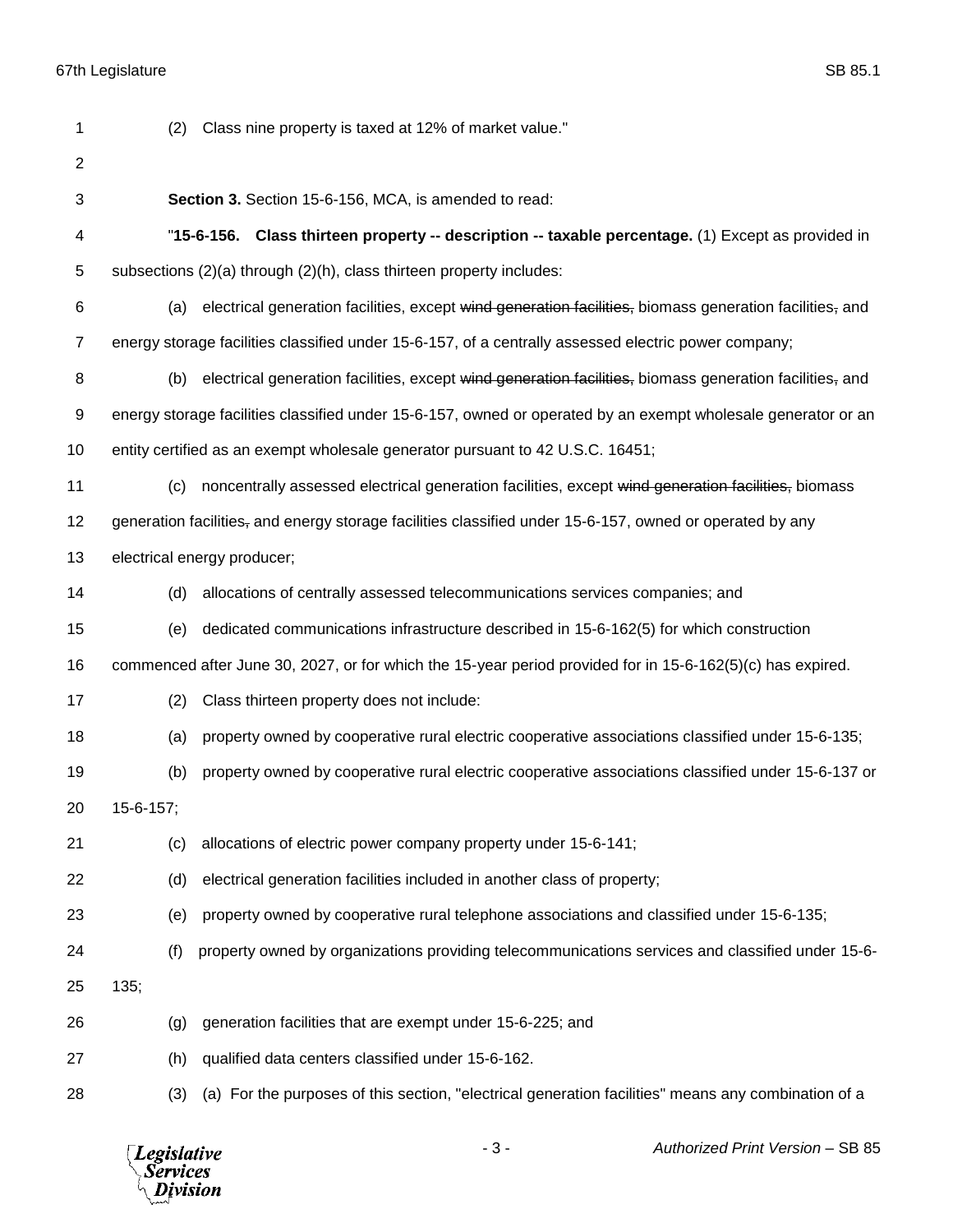physically connected generator or generators, associated prime movers, and other associated property, including appurtenant land and improvements and personal property, that are normally operated together to produce electric power. The term includes but is not limited to generating facilities that produce electricity from coal-fired steam turbines, oil or gas turbines, or turbine generators that are driven by falling water. (b) The term does not include electrical generation facilities used for noncommercial purposes or exclusively for agricultural purposes. (c) The term also does not include a qualifying small power production facility, as that term is defined in 16 U.S.C. 796(17), that is owned and operated by a person not primarily engaged in the generation or sale of electricity other than electric power from a small power production facility and classified under 15-6-134 and 15- 6-138. (4) Class thirteen property is taxed at 6% of its market value." **Section 4.** Section 15-6-157, MCA, is amended to read: "**15-6-157. Class fourteen property -- description -- taxable percentage.** (1) Class fourteen property includes: 16 (a) wind generation facilities of a centrally assessed electric power company; (b) wind generation facilities owned or operated by an exempt wholesale generator or an entity 18 certified as an exempt wholesale generator pursuant to 42 U.S.C. 16451; (c) noncentrally assessed wind generation facilities owned or operated by any electrical energy producer; (d) wind generation facilities owned or operated by cooperative rural electric associations described under 15-6-137;  $\leftrightarrow$  (e)(a) biomass generation facilities up to 25 megawatts in nameplate capacity of a centrally assessed electric power company; 25 (f)(b) biomass generation facilities up to 25 megawatts in nameplate capacity owned or operated by an exempt wholesale generator or an entity certified as an exempt wholesale generator pursuant to 42 U.S.C. 16451;  $\left(\frac{q}{r}\right)$  noncentrally assessed biomass generation facilities up to 25 megawatts in nameplate capacity

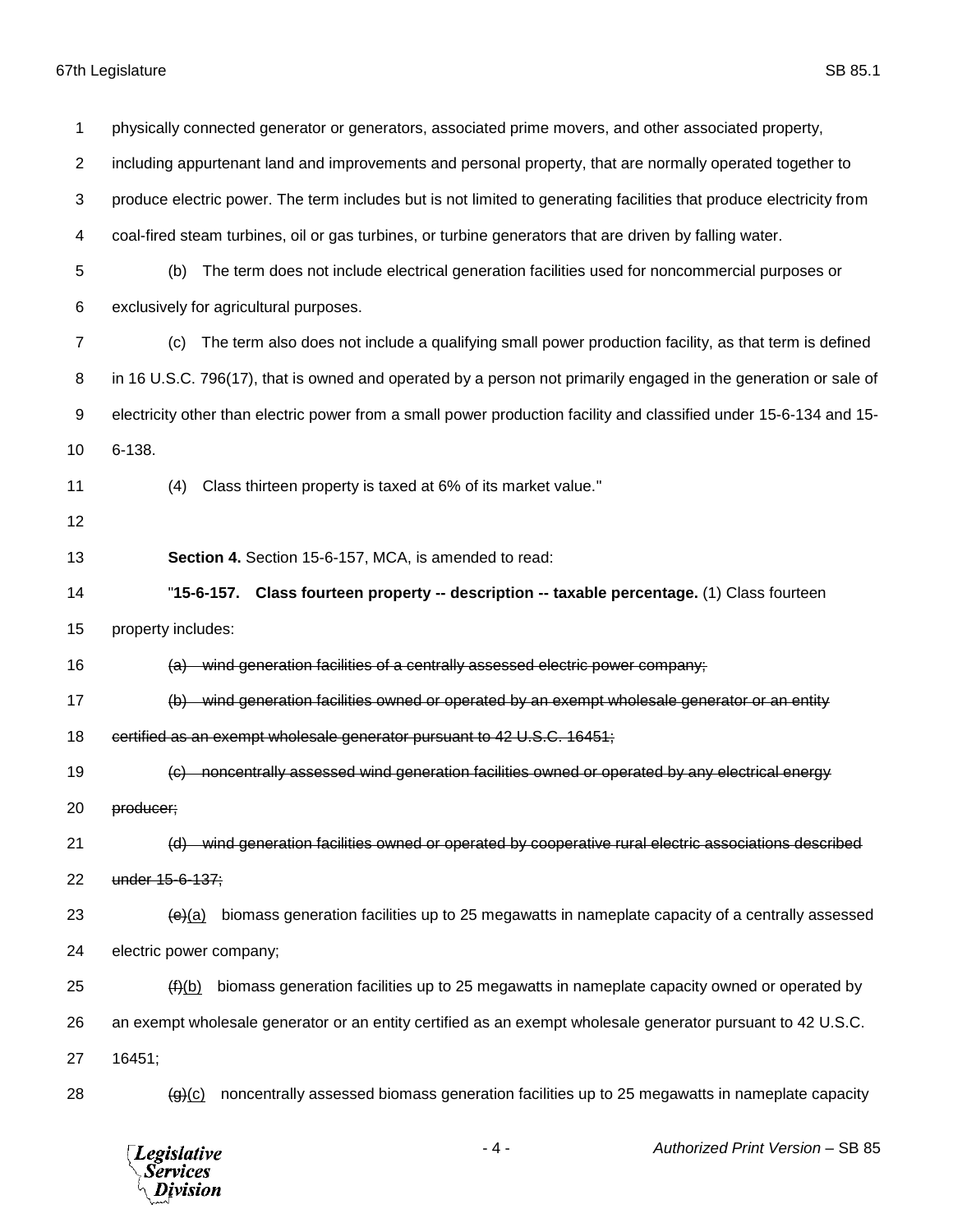owned or operated by any electrical energy producer; (h)(d) biomass generation facilities up to 25 megawatts in nameplate capacity owned or operated by cooperative rural electric associations described under 15-6-137;  $\mathcal{H}$  (i)(e) energy storage facilities of a centrally assessed electric power company;  $\frac{f}{f}$  energy storage facilities owned or operated by an exempt wholesale generator or an entity certified as an exempt wholesale generator pursuant to 42 U.S.C. 16451; (k)(g) noncentrally assessed energy storage facilities owned or operated by any electrical energy producer; 9 (H(h) energy storage facilities owned or operated by cooperative rural electrical associations described under 15-6-137;  $(m)(i)$  battery energy storage systems that comply with federal standards on the manufacture and installation of the systems that are owned and operated by an electrical energy storage producer, electrical energy producer, or energy trading entity or by the owner or operator of an electrical vehicle charging site;  $(n)(j)$  all property of a biodiesel production facility, as defined in 15-24-3102, that has commenced construction after June 1, 2007;  $(a)$  (k) all property of a biogas production facility, as defined in 15-24-3102, that has commenced construction after June 1, 2007;  $\left(\frac{1}{2}\right)$  all property of a biomass gasification facility, as defined in 15-24-3102;  $(a)$  (a)(m) all property of a coal gasification facility, as defined in 15-24-3102, except for property in 20 subsection  $(1)(t)$  (1)(p) of this section, that sequesters carbon dioxide;  $\left(\frac{f}{f}\right)(n)$  all property of an ethanol production facility, as defined in 15-24-3102, that has commenced construction after June 1, 2007;  $\left(\frac{1}{2}\right)$  (all property of a geothermal facility, as defined in 15-24-3102; (t)(p) all property of an integrated gasification combined cycle facility, as defined in 15-24-3102, that sequesters carbon dioxide, as required by 15-24-3111(4)(c);  $(u)(q)$  all property or a portion of the property of a renewable energy manufacturing facility, as defined in 15-24-3102, that has commenced construction after June 1, 2007;  $(v)(r)$  all property of a natural gas combined cycle facility;

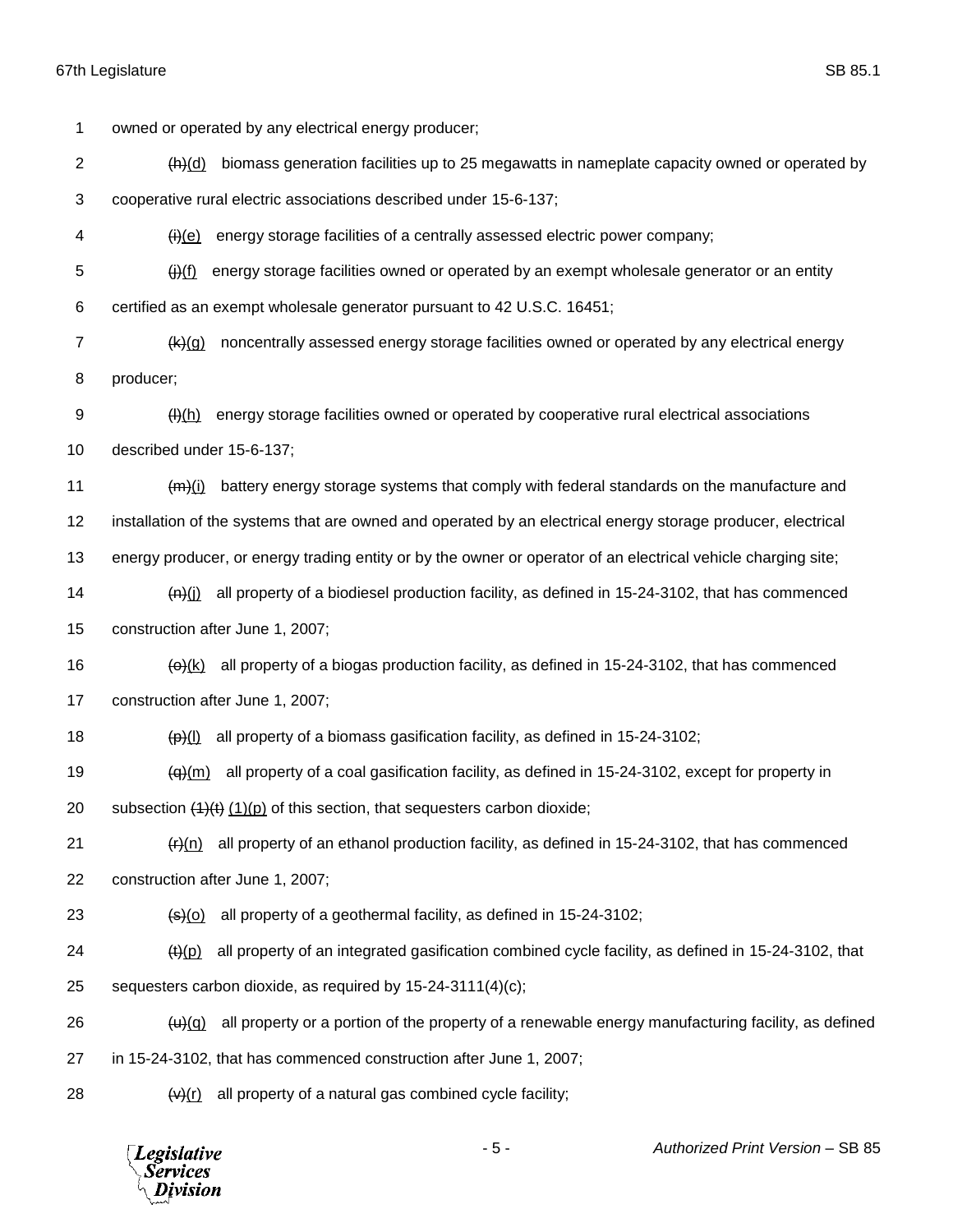$(w)(s)$  equipment that is used to capture and to prepare for transport carbon dioxide that will be sequestered or injected for the purpose of enhancing the recovery of oil and gas, other than that equipment at coal combustion plants of the types that are generally in commercial use as of December 31, 2007, that commence construction after December 31, 2007;  $\frac{1}{x}(x)$  (x) high-voltage direct-current transmission lines and associated equipment and structures, including converter stations and interconnections, other than property classified under 15-6-159, that: (i) originate in Montana with a converter station located in Montana east of the continental divide and that are constructed after July 1, 2007; (ii) are certified under the Montana Major Facility Siting Act; and (iii) provide access to energy markets for Montana electrical generation facilities listed in this section that commenced construction after June 1, 2007;  $(y)(u)$  all property of electric transmission lines, including substations, that originate at facilities specified in this subsection (1), with at least 90% of electricity carried by the line originating at facilities specified in this subsection (1) and terminating at an existing transmission line or substation that has commenced construction after June 1, 2007;  $\left( \frac{1}{2}(v) \right)$  the qualified portion of an alternating current transmission line and its associated equipment and structures, including interconnections, that has commenced construction after June 1, 2007. 18 (2) (a) The qualified portion of an alternating current transmission line in subsection  $(1)(x)$  is that percentage, as determined by the department of environmental quality, of rated transmission capacity of the line contracted for on a firm basis by buyers or sellers of electricity generated by facilities specified in subsection (1) that are located in Montana. (b) The department of revenue shall classify the total value of an alternating current transmission line in accordance with the determination made by the department of environmental quality pursuant to subsection  $(2)(a)$ . (c) The owner of property described under this subsection (2) shall disclose the location of the generation facilities specified in subsection (1) and information sufficient to demonstrate that there is a firm contract for transmission capacity available throughout the year. For purposes of the initial qualification, the owner is not required to disclose financial terms and conditions of contracts beyond that needed for



- 6 - *Authorized Print Version* – SB 85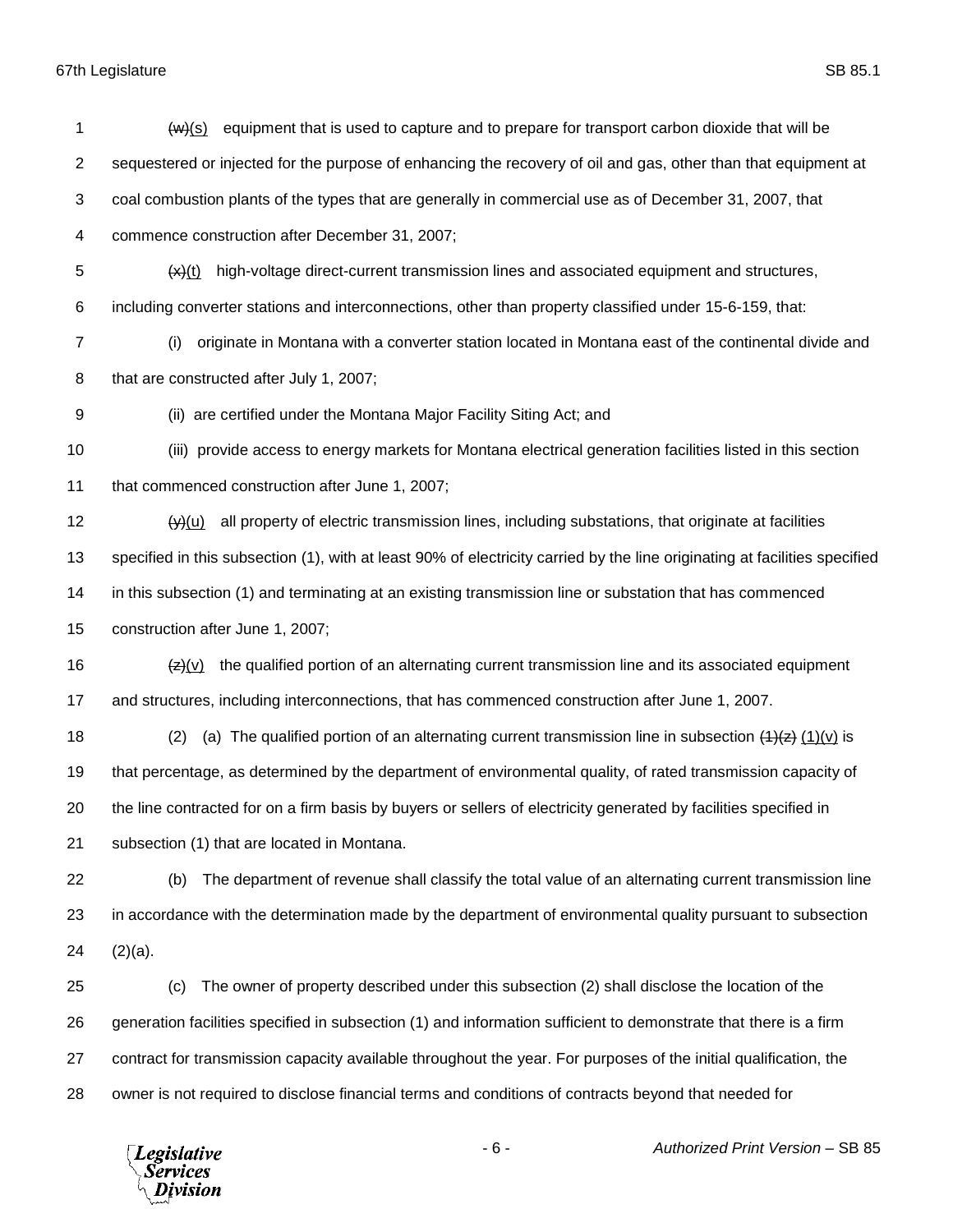classification. (3) Class fourteen property does not include facilities: (a) at which the standard prevailing rate of wages for heavy construction, as provided in 18-2-414, was not paid during the construction phase; or (b) that are exempt under 15-6-225. (4) For the purposes of this section, the following definitions apply: (a) "Biomass generation facilities" means any combination of boilers, generators, associated prime movers, and other associated property, including appurtenant land and improvements and personal property, that are normally operated together to produce electric power from the burning of organic material other than coal, petroleum, natural gas, or any products derived from coal, petroleum, or natural gas, with the use of natural gas or other fuels allowed for ignition and to stabilize boiler operations. (b) (i) "Compressed air energy storage" means the conversion of electrical energy to compressed air by using an electrically powered turbocompressor for storage in vessels designed for that purpose and in the earth, including but not limited to deep saline formations, basalt formations, aquifers, depleted oil or gas reservoirs, abandoned mines, and mined rock cavities. (ii) The term includes the conversion of compressed air into electrical energy by using turboexpander equipment and electrical generation equipment. (c) (i) "Energy storage facilities" means hydroelectric pumped storage property, compressed air energy storage property, regenerative fuel cells, batteries, flywheel storage property, or any combination of energy storage facilities directly connected to the electrical power grid and associated property, appurtenant land and improvements, and personal property that are designed to: (A) receive and store electrical energy as potential energy; and (B) convert the stored energy into electrical energy for sale as an energy commodity or as electricity services to balance energy flow on the electrical power grid in order to maintain a stable transmission grid, including but not limited to frequency regulation ancillary services and frequency control. (ii) The term includes only property that in the aggregate can store at least 0.25 megawatt hour and has a power rating of at least 1 megawatt for a period of at least 0.25 hour. (iii) The term does not include property, including associated property and appurtenant land and

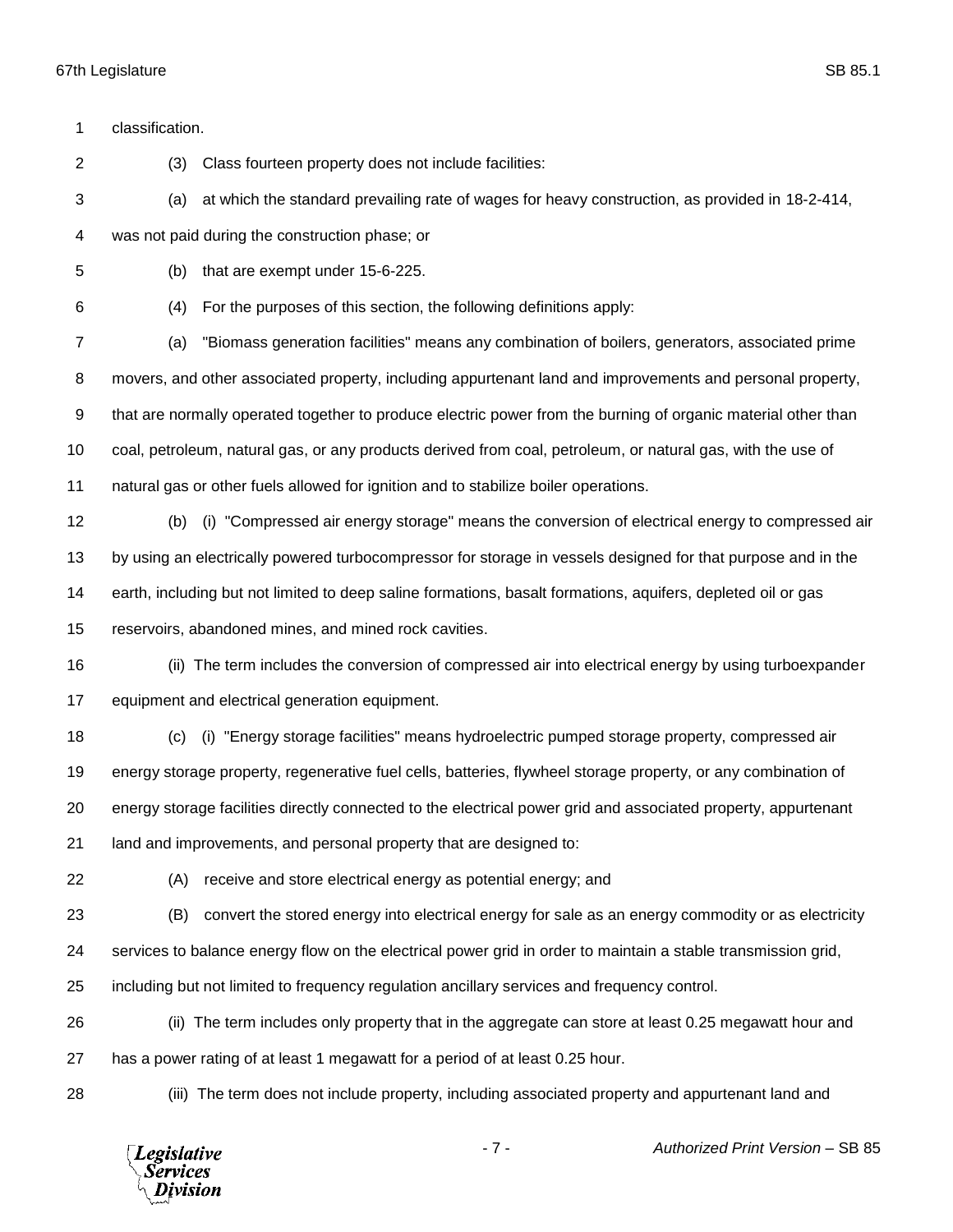improvements, that is used to hold water in ponds, reservoirs, or impoundments related to hydroelectric

pumped storage as defined in subsection (4)(e).

 (d) "Flywheel storage" means a process that stores energy kinetically in the form of a rotating flywheel. Energy stored by the rotating flywheel can be converted to electrical energy through the flywheel's integrated electric generator.

 (e) "Hydroelectric pumped storage" means a process that converts electrical energy to potential energy by pumping water to a higher elevation, where it can be stored indefinitely and then released to pass through hydraulic turbines and generate electrical energy.

 (f) "Regenerative fuel cell" means a device that produces hydrogen and oxygen from electricity and water and alternately produces electrical energy and water from stored hydrogen and oxygen.

(g) "Wind generation facilities" means any combination of a physically connected wind turbine or

turbines, associated prime movers, and other associated property, including appurtenant land and

13 improvements and personal property, that are normally operated together to produce electric power from wind.

(5) (a) The department of environmental quality shall determine whether to certify that a transmission

15 line meets the criteria of subsection  $(1)(x)$ ,  $(1)(t)$ ,  $(1)(y)$ ,  $(1)(u)$ , or  $(1)(x)$ ,  $(1)(v)$ , as applicable, based on an

application provided for in 15-24-3112. The department of environmental quality shall review the certification 10

17 years after the line is operational, and if the property no longer meets the requirements of subsection  $(1)(x)$ 

18  $(1)(t)$ ,  $(1)(y)$   $(1)(u)$ , or  $(1)(z)$   $(1)(v)$ , the certification must be revoked.

 (b) If the department of revenue finds that a certification previously granted was based on an application that the applicant knew was false or fraudulent, the property must be placed in class nine under 15- 6-141. If the application was fraudulent, the applicant may be liable for additional taxes, penalty, and interest from the time that the certification was in effect.

(6) Class fourteen property is taxed at 3% of its market value."

**Section 5.** Section 15-24-1401, MCA, is amended to read:

 "**15-24-1401. Definitions.** The following definitions apply to 15-24-1402 unless the context requires otherwise:

(1) "Expansion" means that the industry has added or will add at least \$50,000 worth of qualifying

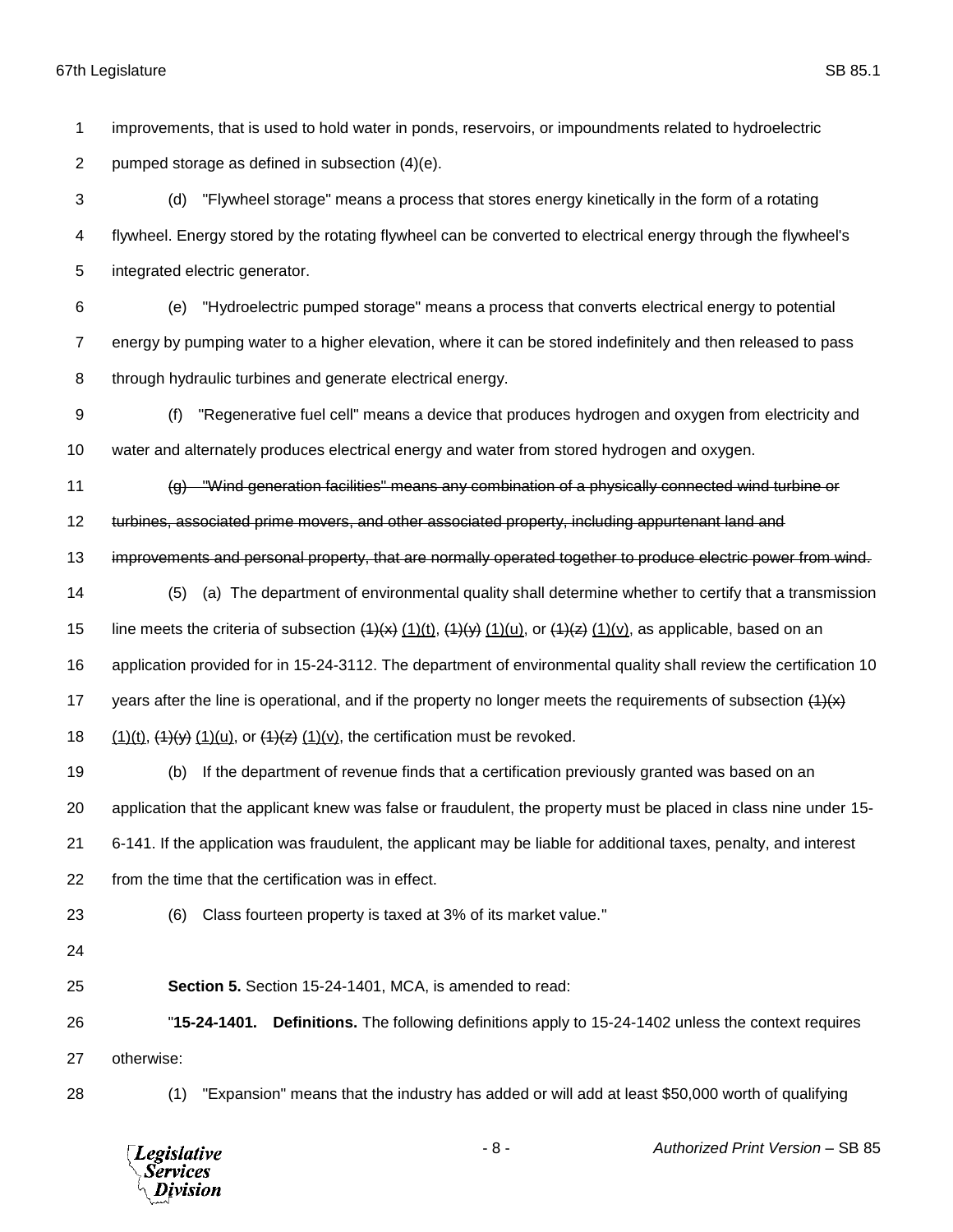| 1              | improvements or modernized processes to its property within the same jurisdiction either in the first tax year in     |  |  |
|----------------|-----------------------------------------------------------------------------------------------------------------------|--|--|
|                |                                                                                                                       |  |  |
| $\overline{c}$ | which the benefits provided for in 15-24-1402 are to be received or in the preceding tax year.                        |  |  |
| 3              | "Industry" includes but is not limited to a firm that:<br>(2)                                                         |  |  |
| 4              | engages in the mechanical or chemical transformation of materials or substances into products in<br>(a)               |  |  |
| 5              | the manner defined as manufacturing in the North American Industry Classification System Manual prepared by           |  |  |
| 6              | the United States office of management and budget;                                                                    |  |  |
| 7              | engages in the extraction or harvesting of minerals, ore, or forestry products;<br>(b)                                |  |  |
| 8              | engages in the processing of Montana raw materials such as minerals, ore, agricultural products,<br>C)                |  |  |
| 9              | and forestry products;                                                                                                |  |  |
| 10             | engages in the transportation, warehousing, or distribution of commercial products or materials if<br>(d)             |  |  |
| 11             | 50% or more of the industry's gross sales or receipts are earned from outside the state;                              |  |  |
| 12             | earns 50% or more of its annual gross income from out-of-state sales;<br>(e)                                          |  |  |
| 13             | engages in the production of electrical energy in an amount of 1 megawatt or more by means of an<br>(f)               |  |  |
| 14             | alternative renewable energy source as defined in 15-6-225, except that for the purposes of this chapter,             |  |  |
| 15             | "alternative renewable energy source" does not include wind energy or solar energy; or                                |  |  |
| 16             | operates a qualified data center or dedicated communications infrastructure classified under 15-6-<br>(g)             |  |  |
| 17             | 162.                                                                                                                  |  |  |
| 18             | "New" means that the firm is new to the jurisdiction approving the resolution provided for in 15-24-<br>(3)           |  |  |
| 19             | 1402(2) and has invested or will invest at least \$125,000 worth of qualifying improvements or modernized             |  |  |
| 20             | processes in the jurisdiction either in the first tax year in which the benefits provided for in 15-24-1402 are to be |  |  |
| 21             | received or in the preceding tax year. New industry does not include property treated as new industrial property      |  |  |
| 22             | under 15-6-135.                                                                                                       |  |  |
| 23             | "Qualifying" means meeting all the terms, conditions, and requirements for a reduction in taxable<br>(4)              |  |  |
| 24             | value under 15-24-1402 and this section."                                                                             |  |  |
| 25             |                                                                                                                       |  |  |
| 26             | NEW SECTION. Section 6. Saving clause. [This act] does not affect rights and duties that matured,                     |  |  |
| 27             | penalties that were incurred, or proceedings that were begun before [the effective date of this act].                 |  |  |
| 28             |                                                                                                                       |  |  |
|                |                                                                                                                       |  |  |
|                | $\sim$ d Drint Varaion CD OF                                                                                          |  |  |